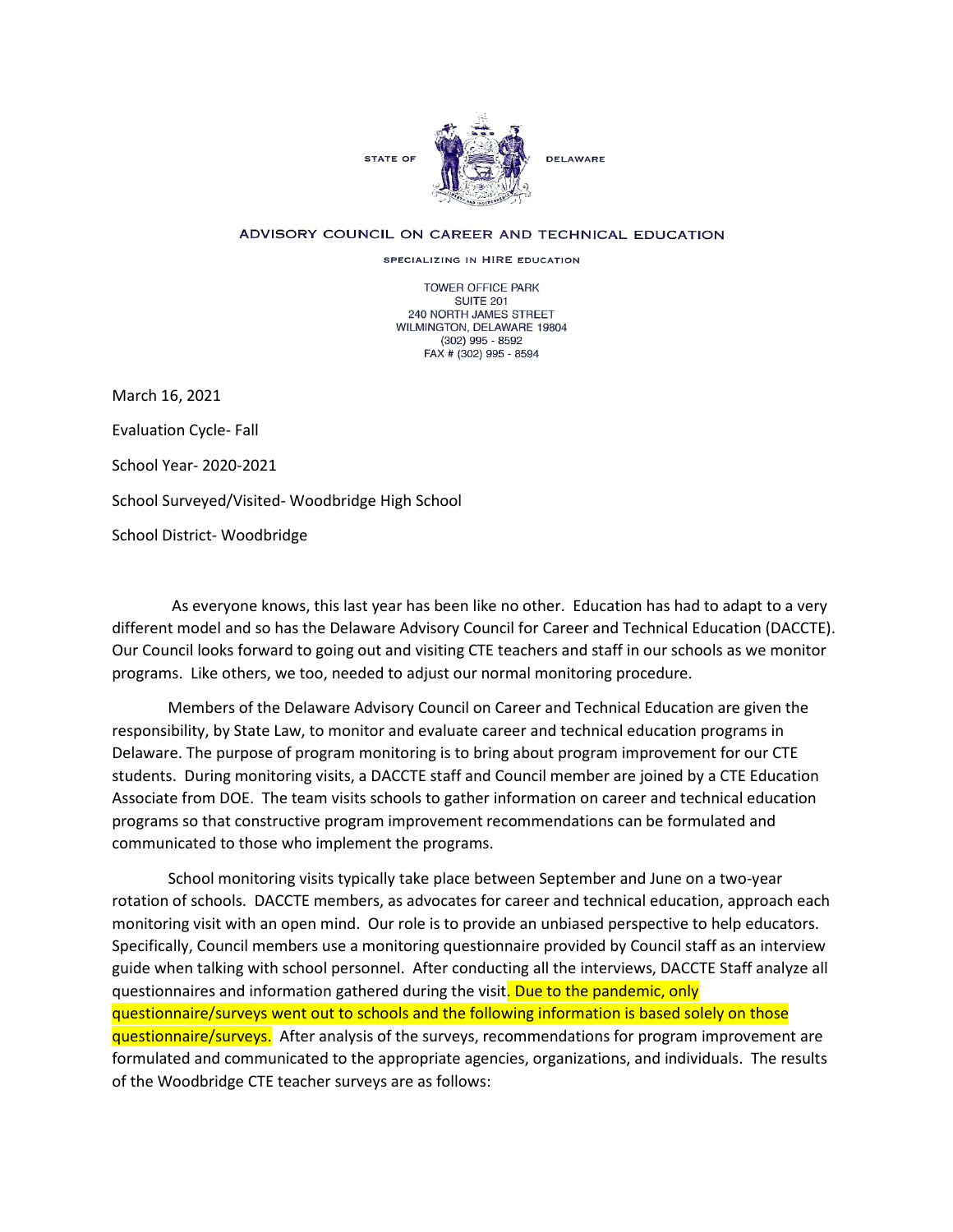• 5 out of 7 teachers emailed, completed, and returned the survey.

| <b>Survey Question</b>                                                                         | <b>Survey shows</b><br>this area is<br>being met | <b>Survey shows</b><br>this area<br>needs more<br>focus | <b>Survey is</b><br>inconclusive | <b>Notes</b>                                                                |
|------------------------------------------------------------------------------------------------|--------------------------------------------------|---------------------------------------------------------|----------------------------------|-----------------------------------------------------------------------------|
| Pathways have<br>sequenced courses                                                             |                                                  |                                                         |                                  |                                                                             |
| Pathways are approved<br>through DOE                                                           |                                                  |                                                         |                                  |                                                                             |
| English, Math, Science,<br>Social Studies Integration<br>into CTE coursework                   |                                                  |                                                         |                                  |                                                                             |
| <b>Facilities</b>                                                                              |                                                  |                                                         |                                  |                                                                             |
| <b>Instructional Supplies</b><br>and Materials                                                 |                                                  |                                                         |                                  |                                                                             |
| Instructional Equipment<br>and Technical Support                                               |                                                  |                                                         |                                  |                                                                             |
| Advisory Committee in<br>place and supporting CTE<br>programs                                  |                                                  |                                                         |                                  |                                                                             |
| CTSO available and<br>participating in Local,<br>State, Regional, and<br><b>National Level</b> |                                                  |                                                         |                                  |                                                                             |
| <b>Work-Based Learning</b><br>Opportunities                                                    |                                                  |                                                         |                                  | Important to<br>note that many<br>schools have a<br><b>WBL Coordinator.</b> |
| Pathways prepare<br>students for entry level<br>positions after HS                             |                                                  |                                                         |                                  |                                                                             |
| Career Pathway<br><b>Selection Process</b>                                                     |                                                  |                                                         |                                  |                                                                             |
| <b>Education Plans contain</b><br>Career Pathways                                              |                                                  |                                                         |                                  |                                                                             |
| Programs receive<br>Federal/State funding<br>(Perkins/509)                                     |                                                  |                                                         |                                  |                                                                             |
| <b>Budget</b><br>Availability/Development                                                      |                                                  |                                                         |                                  |                                                                             |
| 3 Year Budget/Long<br><b>Terms Planning</b>                                                    |                                                  |                                                         |                                  | Surveys report no                                                           |